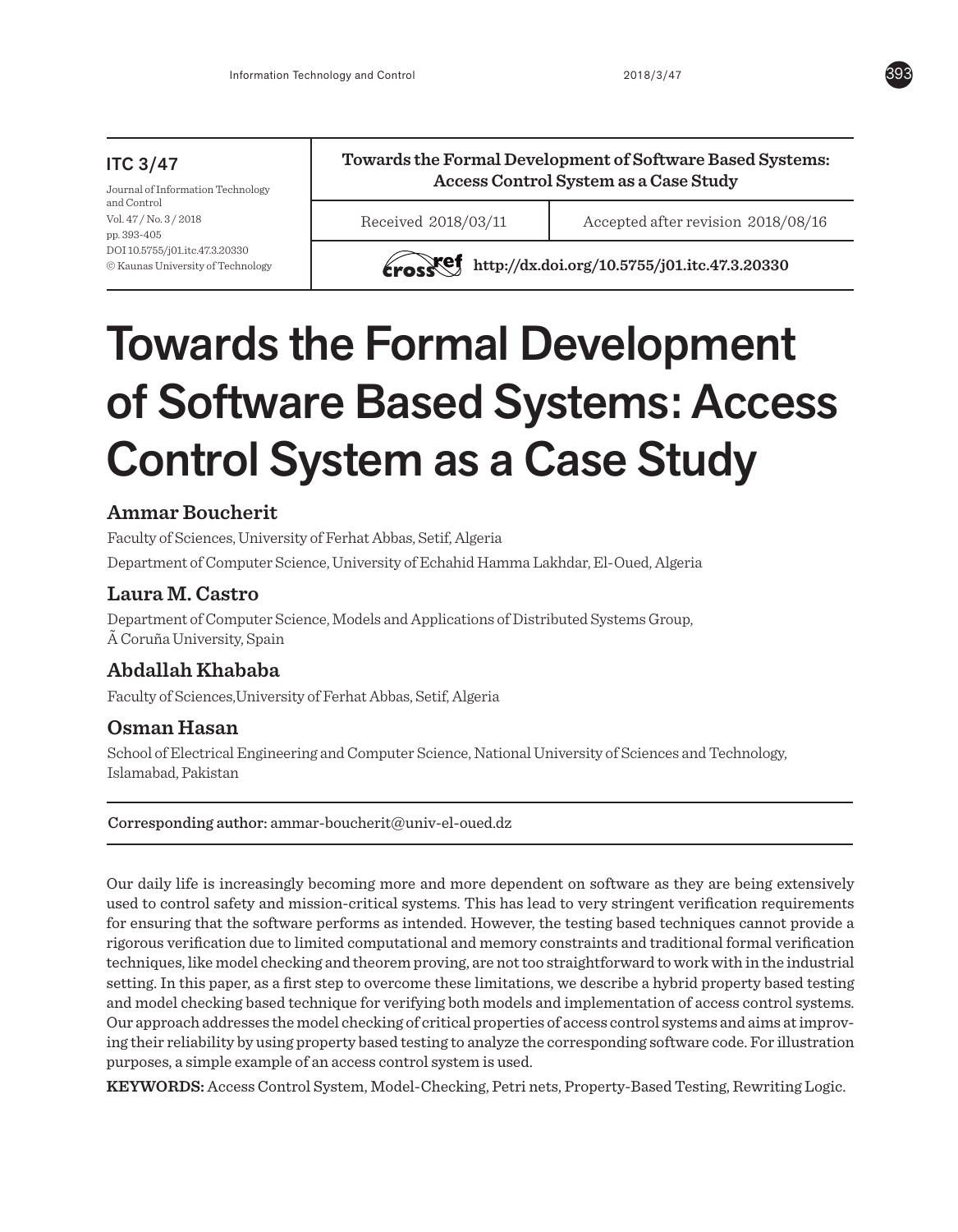

# 1. Introduction

In today's world, software based systems take over more of our lives and, it becomes hard and strange to find a person or a company that doesn't use computers and software in its daily activities. Such software based systems made our daily life more easier and comfortable till the extent that we could not imagine our world as it is now; functions without software based systems. For instance, such systems are now widely present in our environment for many uses at home, bank, hospital and even for the so-called safety critical systems. Consequently, this variety of software based systems implies different quality levels that are directly proportional to the need for safety and reliability for each systems or application domain. Therefore, the use of adequate design approaches as well as rigorous analysis techniques is gaining more and more importance. Access control systems [6, 40] — as example of software based systems — are one of the most popular crucial assets of security that play a crucial role in computer security, industrial research and in finance. In addition, access control systems (ACS) are mostly used as a measure to restrict the access to sensitive data, specific areas, personal account information as well as to protect valuables. At the same time, the access control policies play an important role in distributed systems, such as the case of organizational collaboration, in order to prevent the organization's shared resources (machines and servers) from any unauthorized use or access [49]. The presence of ACS in our daily life brings forth many software security related challenges to protect both individual privacy and enterprise property through commerce and industry. This need is of paramount importance especially when it concerns safety and mission critical systems. Therefore, according to the desired security level, many techniques, such as passwords, signature or biometric access control have been used. In addition, it is essential not only to rigorously analyze these techniques to ensure that they are meeting the required security and reliability constraints but also to confirm the absence of any violations in the underlying software implementation. Traditionally, testing [30] is the oldest method and the dominant mean by which most software based systems are verified. However, testing does not allow the complete correctness of software based systems and thus cannot be used alone to rigorously ensure reliability and security aspects of ACS,

due to their complex nature and thus a huge number of possible cases. Formal methods such as model checking [50, 25], can overcome these limitations but at the cost of verification experts and a significant amount of verification effort and time. These costs make pure formal verification based analysis quite infeasible for the industry where time-to-market is very critical and human resources are usually scarce.

In our opinion, these challenges can be catered for by using a variety of verification techniques depending on the different development stages. Therefore, in this paper, we propose a novel hybrid approach combining both model checking and Property-Based Testing techniques (PBT) for verifying models and implementation of software based systems. In fact, this proposition is the enhancement, extension and combination of our previous works [2, 9], where we have used such techniques separately. The proposed approach uses Petri nets [38], which is a powerful formalism, in the modeling stage and rewriting logic [31] that represents an expressive universal logic, to give formal semantics to Petri nets models in the specification stage. Then, the Maude model checker [19] is used to check critical properties of ACS, and finally property-based testing [20, 21] as an automatic testing technique based on random generation of test sequences (i.e. test scenarios) to raise the confidence level on a given system realization.

The rest of this paper is organized as follows. Section 2 briefly describes some elementary concepts related to the presented work. Then, a literature survey is presented in Section 3. In Section 4, we present a general description about access control systems. Thereafter, we illustrate our approach by using a simple case study in Section 5 to show its feasibility and validity. The contributions of the presented approach are discussed in Section 6. Finally, Section 7 concludes the paper with a summary of the present work.

## 2. Preliminaries

In this section, we present the main concepts related to the rest of the paper, such as rewriting logic, Petri nets, model checking and property based testing. More details about these topics can be accessed from [34, 14, 24, 46].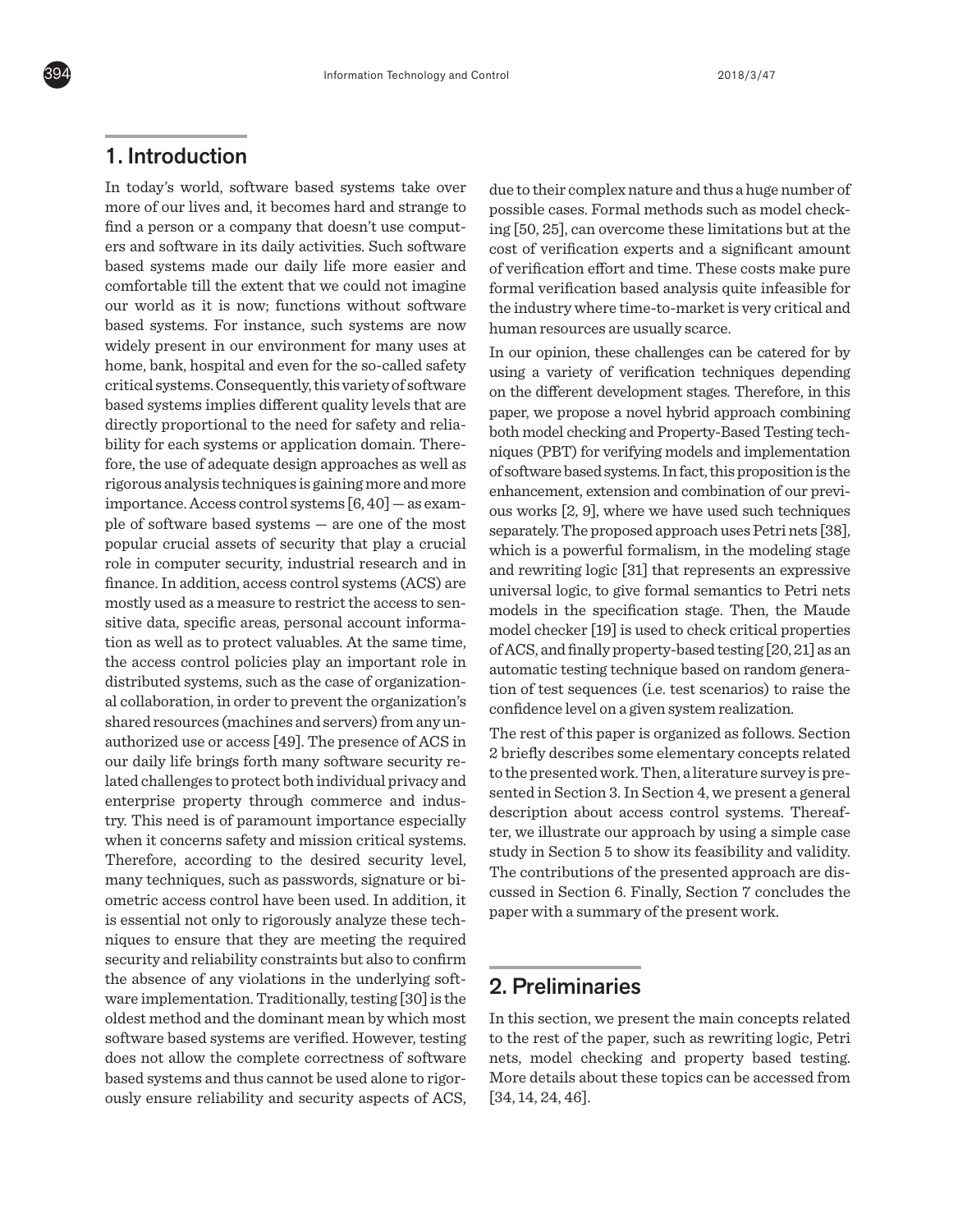### **2.1. Rewriting Logic and Petri Nets**

Rewriting logic [31] mainly extends the equational algebraic specifications with "rewrite rules" to deal with changes, dynamics and concurrencies. In rewriting logic, concurrent systems models can be specified easily by using rewrite theory  $\mathcal T$ . A rewrite theory is a 4-tuple  $\mathcal T$  =  $(\Sigma, E, L, R)$  composed from the equational theory  $(\Sigma, E)$ that defines the structural part of the system, L is a set of labels, and R is a set of possibly conditional rewrite rules that represent changes in the system behavior. Rewriting logic is also known as a logic of change and a unifying semantic framework in which Petri net [42] and a very wide range of concurrency models and logics can be represented [32, 47, 48, 43, 45].

Petri nets were originally introduced in 1962 by Carl Adam Petri [35] and they are still considered as very useful and reliable tool for modeling and verifying discrete and dynamic systems.

**Definition 1.** A Petri net is a 5-tuple  $N = (P, T, F, W, F)$  $M_0$ ) where:

- **\_** P : a finite set of places connected with,
- $\Gamma$  : a finite set of transitions where  $P \cap T = \emptyset$ ,
- **\_** F : the flow relation that relates places and transitions by arcs, such that  $F \subseteq (P \times T) \cup (T \times P)$ , and
- **\_** W : F →ℕ is a weight function that assigns weights to each arc,
- $M_0: P \to \mathbb{N}$  is the initial marking.

So, a Petri net consists of a set of places, transitions and directed arcs connecting places with transitions. Places may contain different number of tokens, which are represented by black dots. A transition has generally input places that are connected with directed arcs from each input place to the transition, and output places are connected with the transition by arcs starting from the transition. A transition is enabled if its input places contain sufficient tokens. Thereafter, the enabled transition may be unconditionally fired. The specification language chosen for our approach is Maude which is based on a rewriting logic. Maude specifications can be written using two different modules: functional modules (start with the keyword fmod ... endfm) and system modules (keyword mod ... endm).

Functional modules are based on membership equational logic [33] to define basic sorts with operations on them, a set of terms with operations on them by means of equational theories, and memberships between terms and sorts.

System modules are very general rewrite theories that may have equations in addition to rewrite rules to define the dynamic part of systems. The outcome of the system module is obtained via highly divergent rewriting paths based on rewriting logic deduction rules. In this context, Petri nets have been successfully modeled in Maude as given in [42, 31]. In addition, we suggest an object oriented specification for Petri nets in order to allow designers associating data to Petri net tokens such as token type, number and color. Moreover, by adding such information in the specification of Petri nets, designers will be able to use inhibitor arcs and therefore test for zero or testing Petri nets boundedness can be implemented. This is illustrated through the following example.

**Example 1.** This example represents a simple vending machine to buy coffee, tea and water with a cost of 1 dollar, 2 and 3 quarters, respectively. This machine only accepts dollars and quarters. Figure 1 represents the Petri net describing the behaviour of such a machine.

#### Figure 1

Petri net describing the vending machine behaviour



The corresponding object oriented specification of such a machine is given in the following module:

```
mod Vending-Machine is 
pr INT .
inc CONFIGURATION .
sorts service coin type . 
subsorts service coin < type . op PLACE : 
\rightarrow Cid.
ops tea coffe water : -> service . 
ops dolar quarter : -> coin .
op tokentype :_ : type -> Attribute 
[qather(\&)] .
op tokennumber :_ : Int -> Attribute 
[gather(k)].
```
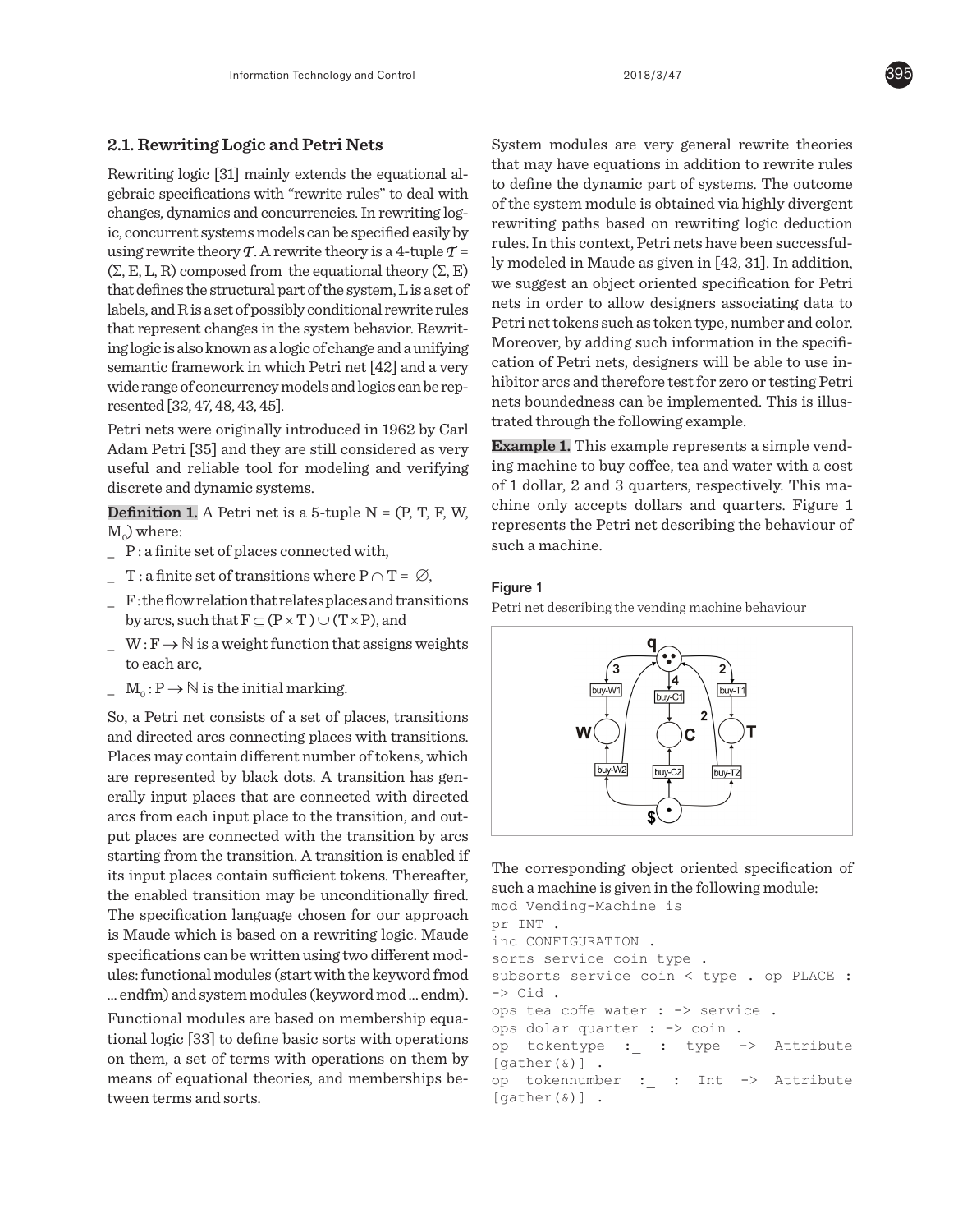```
ops \S q t w c : -> Oid .
op Initial : \rightarrow Configuration .
vars x y z : Int .
crl [buy-c2] : \leq $ : PLACE | tokentype :
dolar, tokennumber : x > c : PLACE |
tokentype : coffe , tokennumber : y \geq - < $
: PLACE | tokentype : dolar , tokennumber
: x - 1 > c : PLACE | tokentype : coffe ,
tokennumber : y + 1 > if (x > 0).
\text{ccl } [\text{buy-t2}] : \langle \xi : \text{Black} \rangle \text{ to } \langle \cdot \rangle.dolar , tokennumber : x > 0 t : PLACE |
tokentype : tea , tokennumber : y > 4 ;
PLACE | tokentype : quarter , tokennumber
: z > \Rightarrow < \Diamond : PLACE | tokentype : dolar
, tokennumber : x - 1 > 0 t : PLACE
tokentype : tea , tokennumber : y + 1 > 4: PLACE | tokentype : quarter , tokennumber 
PLACE | tokentype : quarter , tokennumber 
: z + 2 > if (x > 0).
crl [buy-w2] : < $ : PLACE | tokentype : 
tokennumber : x - 1 > < t : PLACE | 
dolar , tokennumber : x > 0 w : PLACE
tokentype : water , tokennumber : y > 0 :
PLACE | tokentype : quarter , tokennumber
: z > \Rightarrow < \Diamond : PLACE | tokentype : dolar
, tokennumber : x - 1 > \langle w : \text{PLACE} |tokentype : water , tokennumber : y + 1> < q : PLACE | tokentype : quarter ,
tokennumber : z + 1 > if (x > 0).
crl [buy-c1] : < q : PLACE | tokentype :quarter , tokennumber : x > 0 : PLACE |
tokentype : coffe , tokennumber : y > \Rightarrow < q
: PLACE | tokentype : quarter , tokennumber
: x - 4 > c : PLACE | tokentype : coffe,
tokennumber : y + 1 > if (x >= 4).
crl [buy-t1] : < q : PLACE | tokentype :
quarter, tokennumber : x > 0 + \frac{1}{2} PLACE
\frac{1}{2} tokentype : tea , tokennumber : y \geq z \leq q\frac{1}{2}: PLACE | tokentype : quarter , tokennumber
: x - 2 > 0 : PLACE | tokentype : tea ,
tokennumber : y + 1 > if (x >= 2).
\text{crl} [buy-w1] : < q : PLACE | tokentype :
quarter , tokennumber : x > 0 w : PLACE
tokentype : water, tokennumber : y > => < q
: PLACE | tokentype : quarter , tokennumber
: x - 3 > 0 w : PLACE | tokentype : water ,
tokennumber : y + 1 > if (x >= 3).
endm
  op to the second second second second second second second second second second second second second second se
  $ : PLACE | tokentype : dolar , 
  t [buy-wz] . < e . that | corentype .<br>.
  t buy ti . Y 4 . FLACE | CONCIICYPC .<br>Player : Player in Player .
  chace | coventype : qualier , covenhumber
  \sum_{i=1}^{n}q : \alpha is the set of the set of the set of the set of the set of the set of the set of the set of the set of the set of the set of the set of the set of the set of the set of the set of the set of the set of the set o
```
#### 2.2. Model-Checking  $\epsilon$ ,  $\mu$ lodel-Checking

 $\mathop{\text{Model}}$  checking is a formal verification technique that is particularly well suited to prove the correctness of a finite state system by analyzing its design [13, 24]. As shown in Figure 2, it generally requires the use of formal specification languages to develop a description (model) for the system under study and the specifidelle.

cation of property to be verified. Model checking explores all possible states of a system (or model) based on the combination of system input(s) and state(s) to determine whether or not a specified set of properties is true. If a property is not true, the model checker will produce a counter example execution trace to show why the property does not hold.  $r_{\rm eff}$  and use of formal specification languages of formal specification languages of  $r_{\rm eff}$ ation of property to be verified. Model checking ex-

## Figure 2

Model Checking Technique **Figure 2** 



The main idea behind the model checking The main idea behind the model checking technique  $-$ automata-theoretic approach—, is to construct a Kripke structure K that is equivalent to the system model M and Büchi automaton that is equivalent to the negation of the property  $\mathrm{B}_{\neg \varphi}$ . Then, another Büchi automaton B' has to be constructed from K and  $B_{\neg \varphi}$ where: L(B') = L(K)  $\cap$  L(B<sub>¬ $\phi$ </sub>). Therefore, two cases are  $\mathbf{possible:}$ 

- $\Box$  If  $L(B') = \emptyset$ , then M  $| = \varphi$ . (property  $\varphi$  is correct in M).
- in M ). **\_** Else, a counter-example is given to show where the property  $\varphi$  does not hold in M .

This principle can be expressed briefly as follows:

 $M \models \varphi \Leftrightarrow K \models \varphi \Leftrightarrow L(K) \subseteq L(\varphi) \Leftrightarrow$  $\text{L(K)} \cap \text{L}(\varphi) = \varnothing \Leftrightarrow \text{L(K)} \cap \text{L}(\neg \varphi) = \varnothing$ 

### L(K) ∩ L(ϕ) = ∅ L(K) ∩ L(¬ϕ) = ∅ **2.3. Property-Based Testing**

Even when model checking has been performed on  $\frac{1}{2}$  is the checking has been performed on  $\frac{1}{2}$  in  $\frac{1}{2}$  in  $\frac{1}{2}$  in  $\frac{1}{2}$ tested and the developers need to manually design and implement a suite of test cases, which represent specific scenarios of interaction with the system under test (SUT). However, this technique often ignores some bugs that eventually surface during system opthe model of a system, its full realization needs to be eration. There, there is a dire need for some automated testing techniques. The Property-Based Testing (PBT) falls in this category, with further differentiation being possible on the basis of whether it is used before or after the real implementation.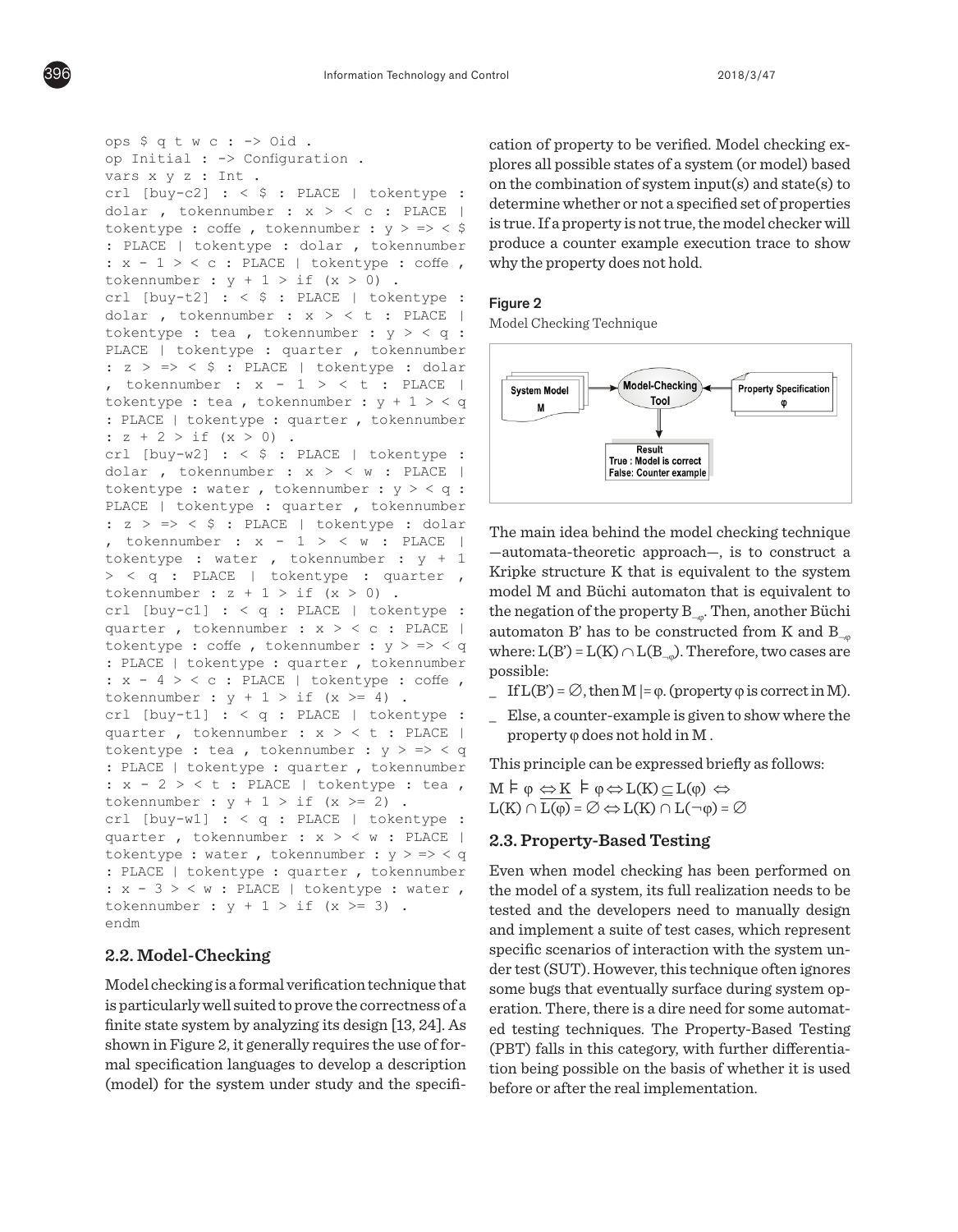#### Figure 3

Property-Based Testing principle **Figure 3** 



As shown in Figure 3, in Property-Based Testing, the As shown in Figure 3, in Property-Based Testing, developer has to write a universally quantified expression characterizing the behaviour of a SUT functionality. Therefore, instead of choosing specific input data, the PBT tool uses data generators to randomly produce acceptable input data, running as many concrete scenarios as desired by the developer, and diagnosing each of those scenarios offering counter examples for test failures. hown in Figure 3, in Property-Based Testing,  $\cdot$  $\mu$ , the  $\mu$   $\mu$  tool uses that generators to random

The interest on PBT and PBT tools is growing rapidly, as the effort required by the developer, compared to as are entert required by the developer, compared to the amount of tests that can be run in the same time, make PBT a very attractive and cost-efficient option. To date, and to the best of our knowledge, Quviq QuickCheck [37] is the most advanced and powerful PBT tool. It has been successfully used in research and industry to test complex, critical distributed and concurrent systems, implemented in Erlang and otherwise [39, 3, 10, 11]. efficient of tests that can be fun in the same th

# 3. Related Work

The ultimate objective of software development is to produce correct software that satisfies its require-

ments. Therefore, verification and testing are of  $t_1$  to produce correct software that satisfies its interest software that satisfies its interest of  $\alpha$ crucial importance for software quality assurance.  $\Box$  In the context of ACS, many techniques, like test- $\ln$  ing [36, 30] and model checking [28, 50, 25], may be used to evaluate the correctness of a software model and implementation. For instance, Schaad et al. [41] software model and implementation. For instance,  $\parallel$  used Alloy as a modeling formalism and its analyzer  $\parallel$  as a checking tool. However, since Alloy has no builtin temporal reasoning, it is hard to code the system states and the transition relations explicitly. As re- $\frac{1}{\sqrt{1-\frac{1}{\sqrt{1-\frac{1}{\sqrt{1-\frac{1}{\sqrt{1-\frac{1}{\sqrt{1-\frac{1}{\sqrt{1-\frac{1}{\sqrt{1-\frac{1}{\sqrt{1-\frac{1}{\sqrt{1-\frac{1}{\sqrt{1-\frac{1}{\sqrt{1-\frac{1}{\sqrt{1-\frac{1}{\sqrt{1-\frac{1}{\sqrt{1-\frac{1}{\sqrt{1-\frac{1}{\sqrt{1-\frac{1}{\sqrt{1-\frac{1}{\sqrt{1-\frac{1}{\sqrt{1-\frac{1}{\sqrt{1-\frac{1}{\sqrt{1-\frac{1}{\sqrt{1-\frac{1}{\sqrt{1-\frac{1}{\sqrt{1-\frac{1$ sults, Alloy models are too complex and their veri- $\parallel$  fication is usually quite inefficient. In the context of ACS, structural and behavioral models of Role testing ACS, structural and behavioral models of Role based Access Control (RBAC) policy specification Based Access Control (RBAC) policy specification have been developed in [30]. Then, a model-based have been developed in [30]. Then, a model-based  $\frac{1}{2}$  stategy is proposed for the automated generation  $\frac{1}{2}$  $strategy$  is proposed for the automated generation of  $\vert$  a test suite from the prepared specification for test- $\parallel$  ing implementations of access control systems using  $\vert$  a well-known algorithm [12]. However, testing cannot  $\parallel$  be used to rigorously verify the reliability and security  $\sim$  color constraintly verified the huge number of  $\sim$ aspects of ACS, due to their complex nature and thus a huge number of possible cases. In order to overcome the shortcomings of testing, several formal specification approaches  $[44, 8, 27, 26, 7]$  have been proposed. e The Z language has been used as a model-based spec- $\frac{1}{2}$  in  $\frac{1}{2}$  and  $\frac{1}{2}$  in  $\frac{1}{2}$  in  $\frac{1}{2}$  in  $\frac{1}{2}$  in  $\frac{1}{2}$  in  $\frac{1}{2}$ ification language to represent the software specifica- $\frac{1}{\epsilon}$  tions formally using mathematical models. Moreover,  $\tilde{h}_{\alpha}$  model checking has also been used for software test- $\int_{-}^{\mathbf{y}}$  ing in order to improve the quality of software speci- $\frac{1}{2}$  fications [1, 22]. The counter examples generated by a model checker are used to create test cases.

we can see that despite many attempts to ensure Based on the above-mentioned literature review, we  $\epsilon_{\rm r}$  can see that despite many attempts to ensure the safe  $\alpha$  development of software based systems, we cannot ensure a complete analysis in term of covering all  $\frac{1}{2}$ , chose complementary in the complete  $\frac{1}{2}$ development stages. However, the good news is that q many of the explored techniques are complementa- $\eta$  ry in nature and thus developing hybrid approaches, using these existing techniques, can certainly raise the level of completeness of verification for software systems.

In our proposed approach, the verification of Petri net model by using Maude model checker is very easy, effective and advantageous since rewriting logic on which Maude is based, is a very expressive logic allowing the formal specification of wide range of Petri nets and permitting to designers associating data to the Petri net tokens. In addition, the state-space

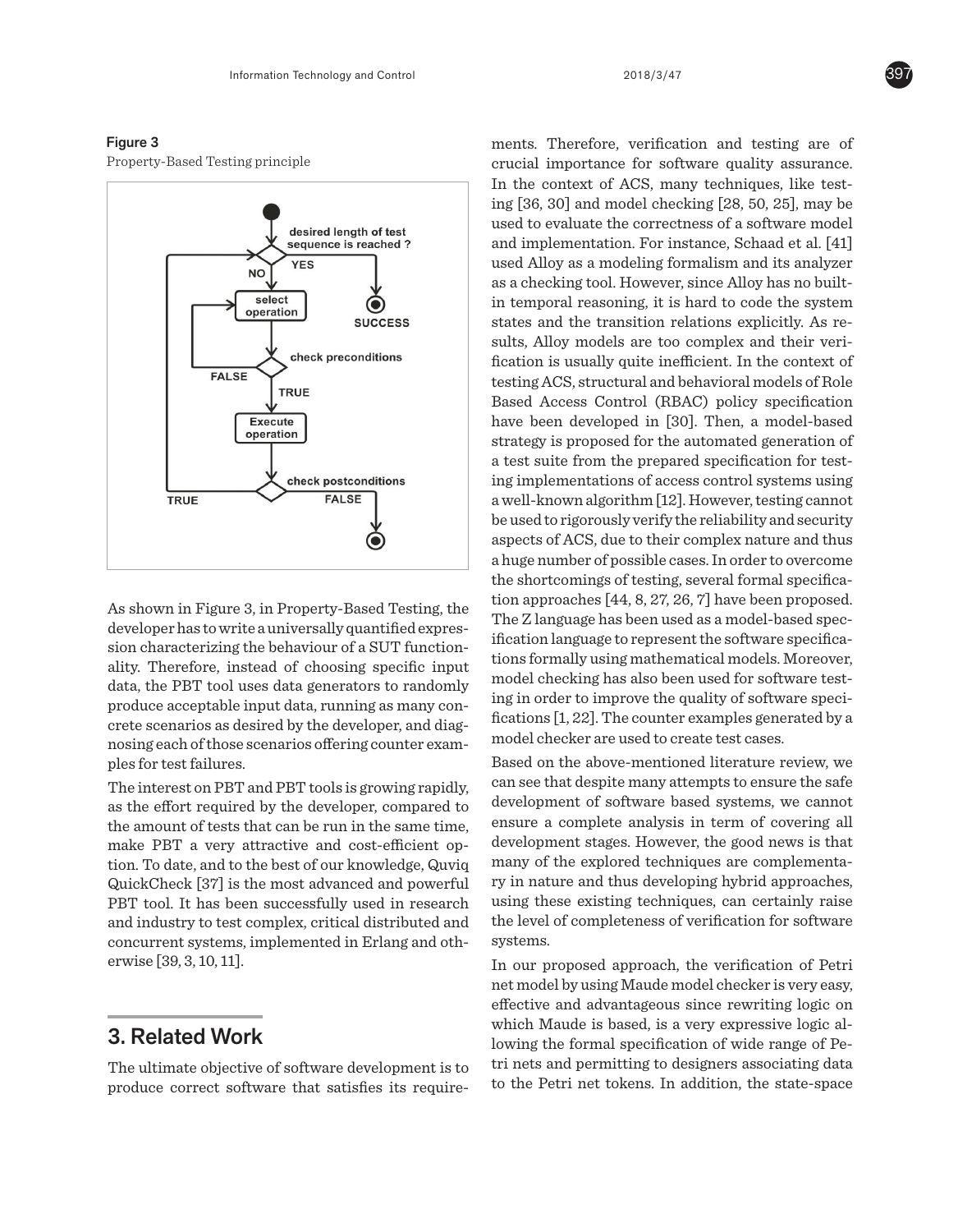explosion problem in model checking technique can on-present present in the concentration continues the same of  $M$  and  $\epsilon$  Linear Temporal Logic of Rewriting Model Checker (LTLR) [4] that supports on-the-fly explicit-state model checking of concurrent systems.

Similarly, Maude allows using another complemen-Emmary, ridded directle deriver is also also the complement tary technique, i.e., a reachability-analysis tool that can explicitly check the existence/absence of critical edin capiterity effect the existence/absence of effective states in the system from a pre-defined initial state, states in the system from a pre-defined initial state, which is provided by experts in the field of study. In fact, this tool offers a very quick verification time if the best initial state is used.

refers to the mechanisms of controlling users or

## 4. Access Control Systems

In computer security, the term "access control" refers to the mechanisms of controlling users or processes  $\mathbb{R}^n$ to: 1) Perform functions included in their authorized level and restrict them from performing other unauthorized functions or 2) Access to specific resources (e.g., shared devices, networks, files, computers, databases), confidential information, or top secret information about national security, protective force and nuclear material control ... etc. However, it usually also refers in practice to door access control that is the process and mechanisms by which the entrance to a server room, building, a parking garage, or any other a server room, sumang, a paramg garage, or any sensitive area is managed. n computer security, the term access control refers  $p_1$  is the contraction of the contraction of  $\mathcal{L}$ 

Depending to the system, the first way of access control can be achieved by a human (a guard, policeman or security agent) through mechanical means, such as locks and keys. Nevertheless, this is an extremely risky strategy since it is not possible to: (a) prohibit authorized person from duplicating keys, (b) restrict the key holder to specific times or dates, and (c) know who had entered, left and how long time they had passed in the monitored area. Instead of locks and keys, the second alternative to regulate access control and provide better security is the electronic access control systems. This new strategy can unlock doors for a predetermined time and records all failed and successful accesses. In addition, if an access card is lost, the card can easily be deactivated, replaced or removed from the list. Moreover, such systems can optionally sense the activity of forcefully a door and monitoring the entrance if it is held open for a long time after being unlocked. epending to the system, the first way of access con-

## **4.1. System Architecture**

A typical door access control system, depicted in Figure 4, consists of five main components:  $k \in \mathcal{H}$ , consists or necessarily components.

- **1 Identity credential:** It may be released by a physical object (such as a key, keycard, or fingerprint) or secret information (such as a keycode or passor secret information (such as a heycode or pass word), or combination of both that is presented to the door reader.
- 2 **Door reader or keypad**: It is used to receive the in-**Four Foundation presented by the credential.**
- **3 Door strike**: It is designed to hold a door closed until receiving an authorized entry request from the control panel. identification information and even make the
- **4 Control panel**: It must be connected to the door reader, the door strike and the access control server. Its role is to authenticate the identification information and even make the final access authorization in simple ACS. final access and the connected to the  $\epsilon$  $\frac{1}{2}$
- **5 Access control server**: It is a server with regis- $\epsilon$  tered card holder accounts and access information. It performs the verification and allows administrators to set or change access levels for each ID credential and door, view reports, and conduct audits to see who used a door at a certain time. cess control server: It is a server with regis-

#### Figure 4

Access Control System architecture **Figure 4** 



## **4.2. Principle**

The main purpose of a door access control system is to control access of users to areas and resources in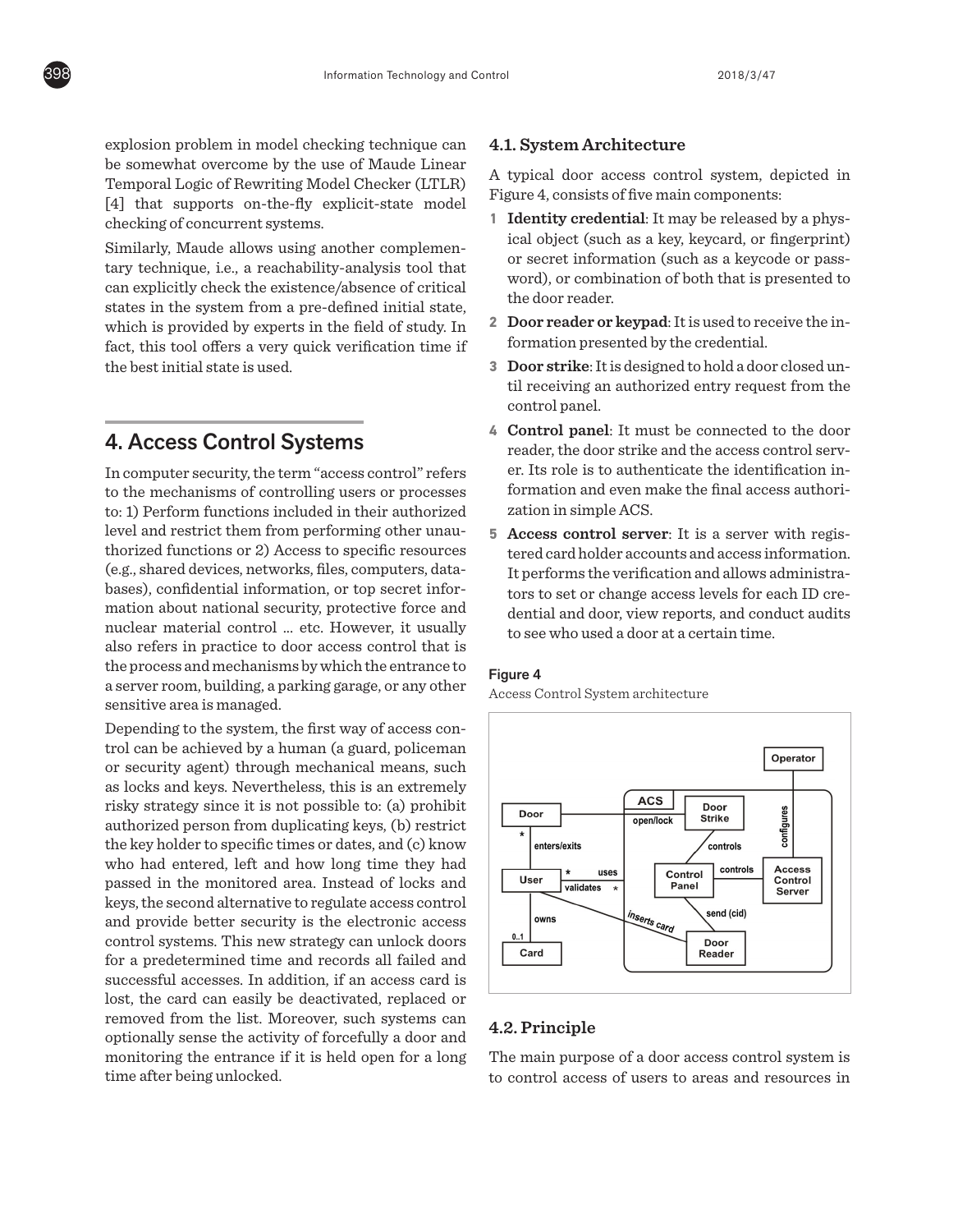access zones on the basis of the user identity and acaccess zones on the stans of the aser raemity and access rights associated with each user. Thus, only authorized users will be allowed to enter into an access access the state with the control of the control into an access of authentication may be established by means of of databalaction may be established by means of a card code and/or a password, PIN, entered by the user. When a user is authenticated and authorized,  $\overline{\phantom{a}}$ the door will be opened after sending a signal from the  $\overline{\phantom{a}}$ and about which opened after bording a signal from the control panel to the door strike. However, if he is not authenticated, the door will remain locked. e but the other users will be denied. The process trol panel to the door strike. However, if he is not  $\alpha$ uthorized users will be allowed to the analysis of  $\alpha$ 

The state machine diagram in Figure 5 illustrates this principle and describes the behaviour of the  $\overline{\phantom{a}}$ entrol panel at the general level. In this diagram, the state "Validate Cid" is a composite state and when the state machine enters this state it will be  $\ddot{\phantom{a}}$ automatically activated. In a real scenario, a simple  $\bar{v}$ algorithm based on a white/black list could be used, or something more complex, like inspecting the list or something more complex, like inspecting the list of other recent accesses to other parts of the building for suspicious patterns. trol panel at the general level. In this diagr omething more complex, like inspecting the list  $\frac{1}{z}$ te macnine diagram in Figure 5 illustrates  $\frac{1}{1}$ 

## Figure 5 **Figure 5**

**The general behaviour of the control panel** 



## **4.3. System Properties**

An access control system has to satisfy the following properties:

**\_** *Serving employees*: This property ensures that whenever an employee is present and wants access, he can use the access card reader and be served, either by being authorized or by being denied access.

- **\_ System evolution and deadlock absence**: This property ensures that the access control system is always active whenever an employee is present and that both the access card reader and the employee will progress in their interaction, i.e., there is no deadlock. de that both the access card readers can be access to the access card readers and the access card readers at  $\alpha$
- **Controlling access**: This property ensures that system is no property changes that only authorized employees have access to the **Controlling access**: The employee will prove the employee will prove the employee will prove the employee will be employee with the employee will be employee with the employee will be employee with the employee with the e authorized employees have access to the

#### $_{\rm n,}$  5. Case Study  $\overline{a}$  authorizes have access to the theoretical employees have access to the theoretical employees have access to the theoretical employees  $\overline{a}$

## 5.1 General System Description **5.1. General System Description**  $\frac{1}{2}$  .  $\frac{1}{2}$  .  $\frac{1}{2}$

 $\mathbf{I}_\alpha$  $\mu_{\rm c}^{\rm He}$  We consider a simple door access control system d, in a factory that controls the access into a private  $\frac{st}{dt}$  zone. The employees of the factory use their access d<sup>1</sup> cards to enter the building. For the sake of simplicextend to employ the summing. The state ity, we assume that the privileged employees have a palindrome identification code in their cards which and for that an algorithm has to be used for  $\Box$  verification. of other recent accesses to other parts of the parts of the parts of the parts of the parts of the parts of the parts of the parts of the parts of the parts of the parts of the parts of the parts of the parts of the parts

The Commeasure state is the meaning of the Secret Secret Secret and Fetri net describing in Figure 6 shows the optimal Petri net describing the model of this access control system, and Table I presents the meaning of the Petri net places and transitions. ure 6 shows the opt resents the meaning of the retri net places and Table 1  $\mathbf{ns}$  means the meaning of the  $\mathbf{e}$  the Petri net place and places and places are placed and places and places and places are placed and places are placed and places are placed and places are placed and places are

#### Figure 6 **Figure 6**

Petri net model of the access control system Petri net model of the access control system



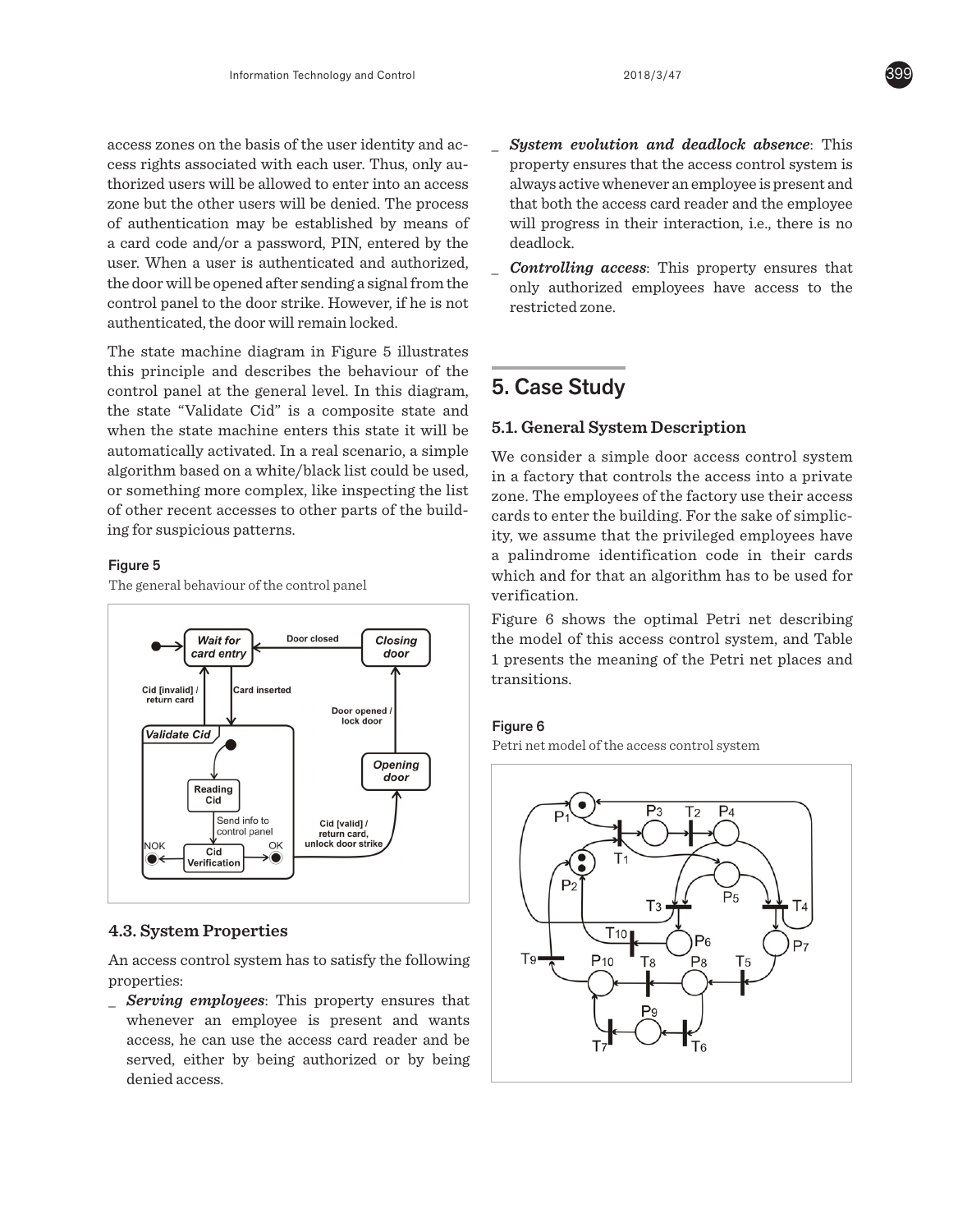

#### Table 1

Meaning of Petri net places and transitions

| Place labels with meaning      |                                                |
|--------------------------------|------------------------------------------------|
| Р1                             | Access card reader is ready (not is use)       |
| P <sub>2</sub>                 | Employee with ID card want to access           |
| P <sub>3</sub>                 | Card is inserted                               |
| P4                             | Card is tested                                 |
| P5                             | Employee is waiting the card testing           |
| P6                             | Employee takes his invalid card (denied)       |
| P7                             | Employee takes his card and waits to access    |
| P8                             | Employee is in the private area                |
| Р9                             | Employee is occupied                           |
| P <sub>10</sub>                | Employee is out of the private area            |
| Transition labels with meaning |                                                |
| Τ1                             | Insert card into ACS card reader               |
| T <sub>2</sub>                 | Testing employee card                          |
| T3                             | Rejecting card with negative test result       |
| T4                             | Accepting card and opening access door shortly |
| T <sub>5</sub>                 | Entering to the private area                   |
| T6                             | Start doing job                                |
| T7                             | Ending job and exiting                         |
| T8                             | Exiting the private area without doing job     |
| T9                             | Authorized employee returns to the ACS         |
| T10                            | Non authorized employee returns to the ACS     |

#### **5.2. System and Properties Specification**

#### **5.2.1. System Specification**

The associated rewrite theory specifying the Petri net model of Figure 6 is given in the module PN\_ACS.

mod PN\_ACS is pr INT . inc CONFIGURATION . op PLACE : -> Cid . op tokens : : Int -> Attribute  $[gather(6)]$ . ops P1 P2 P3 P4 P5 P6 P7 P8 P9 P10 : -> Oid . var x : Int .

crl [T1] : < P1 : PLACE | tokens : 1 > < P2

: PLACE | tokens : x > < P3 : PLACE | tokens : 0 > < P5 : PLACE | tokens : 0 > => < P1 : PLACE | tokens : 0 > < P2 : PLACE | tokens :  $x - 1 > <$  P3 : PLACE | tokens :  $1 > <$  P5 : PLACE | tokens :  $1 >$  if  $(x > = 1)$ . rl  $[T2]$  : < P3 : PLACE | tokens :  $1 >$  P4 : PLACE | tokens :  $0$  > => < P3 : PLACE | tokens : 0 > < P4 : PLACE | tokens : 1 > . rl  $[T3]$  : < P4 : PLACE | tokens :  $1 >$  P5 : PLACE | tokens : 1 > < P6 : PLACE | tokens : 0 > < P1 : PLACE | tokens : 0 > => < P4 : PLACE | tokens : 0 > < P5 : PLACE | tokens :  $0 > < P6$ : PLACE | tokens :  $1 > < P1$ : PLACE  $|$  tokens :  $1 >$ . rl  $[T4]$  : < P4 : PLACE | tokens :  $1$  > < P5 : PLACE | tokens : 1 > < P7 : PLACE | tokens : 0 > < P1 : PLACE | tokens : 0 > => < P4 : PLACE | tokens :  $0$  > < P5 : PLACE | tokens :  $0 > <$  P7 : PLACE | tokens :  $1 > <$  P1 : PLACE | tokens :  $1 >$ . rl [T5] : < P7 : PLACE | tokens : 1 > < P8 : PLACE | tokens : 0 > => < P7 : PLACE | tokens : 0 > < P8 : PLACE | tokens : 1 > . rl [T6] : < P8 : PLACE | tokens : 1 > < P9 : PLACE | tokens :  $0 > \Rightarrow$  < P8 : PLACE | tokens : 0 > < P9 : PLACE | tokens : 1 > . rl [T7] : < P9 : PLACE | tokens : 1 > < P10 : PLACE | tokens : 0 > => < P9 : PLACE | tokens : 0 > < P10 : PLACE | tokens : 1 > . rl [T8] : < P8 : PLACE | tokens : 1 > < P10 : PLACE | tokens : 0 > => < P8 : PLACE | tokens : 0 > < P10 : PLACE | tokens : 1 > . rl [T9] : < P10 : PLACE | tokens : 1 > < P2 : PLACE | tokens :  $x > \Rightarrow$  < P10 : PLACE | tokens :  $0 > < P2$  : PLACE | tokens :  $x + 1 >$ . rl [T10] : < P6 : PLACE | tokens : 1 > < P2 : PLACE | tokens :  $x$  > => < P6 : PLACE | tokens : 0 > < P2 : PLACE | tokens : x + 1 > . endm In this specification, both of the static (signature) and

dynamic (behavior) parts of the access control sys-

tem are defined.

# **5.2.2. Properties Specification**

After formalization, the specification of properties represents the next preparation step before the verification stage. At this level, the designer has to prepare two modules: the first one contains the set of properties that are assumed to be verified as presented in the module PN-ACS\_PREDS. In the second one, the designer expresses the relevant properties to be checked in the system as given in the module ACS-CHECK.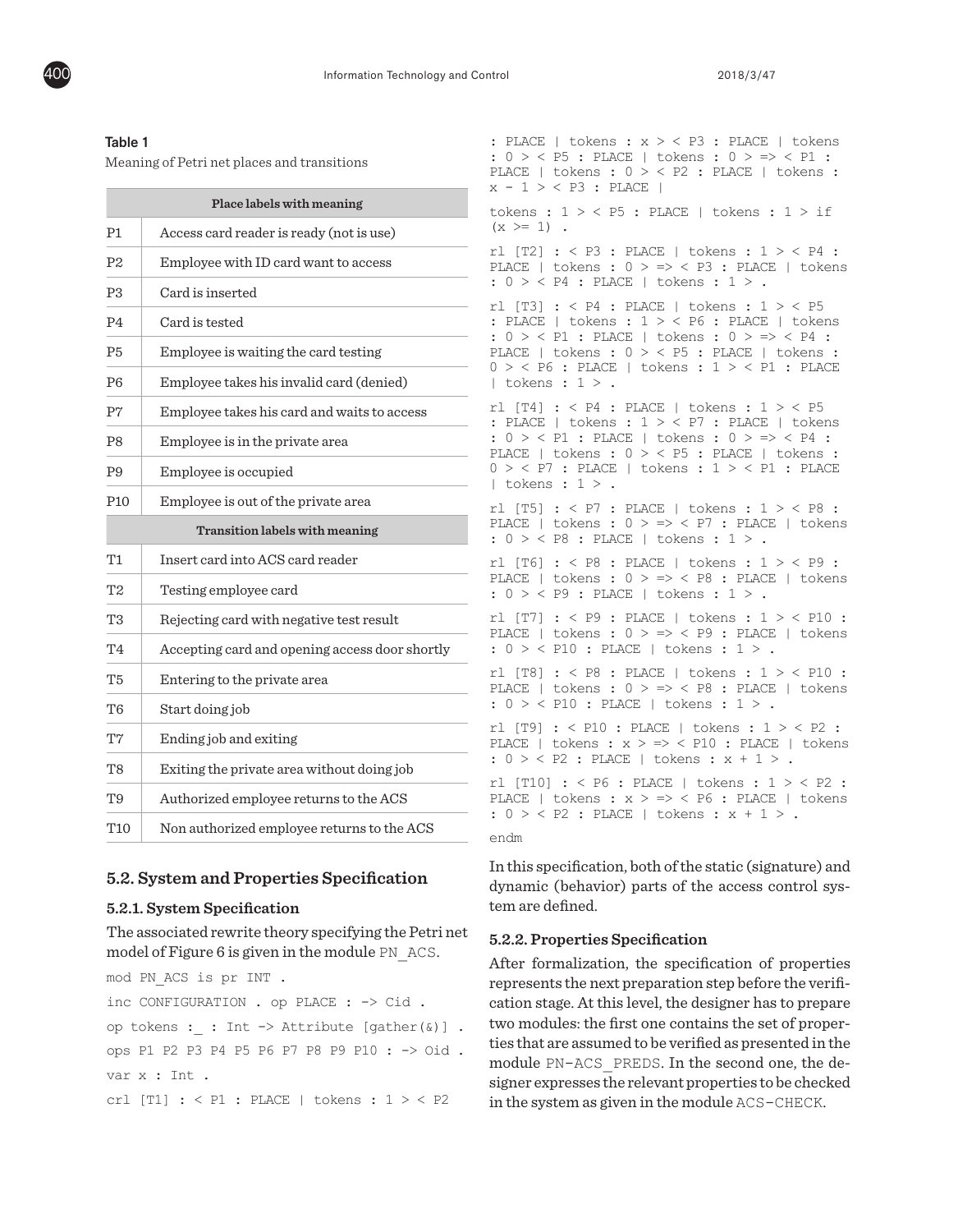The sample modules for our security system are given as follows: mod PN-ACS\_PREDS is protecting PN\_ACS . including SATISFACTION . subsort Configuration < State . ops Want-Access Waiting Authorized : -> Prop . ops Denied Enter Occupied Exiting : -> Prop . var A : Configuration . var y : Int . \*\*\*------ SOME IMPORTANT PROPERTIES ------ ceq  $A \leq P2$ : PLACE | tokens:  $y >$  |= Want-Access = true if  $(y \ge 1)$ . eq  $A < P5$ : PLACE | tokens :  $1 >$  |= Waiting =  $t$ rue eq  $A \leq P7$ : PLACE | tokens :  $1 > I$  = Authorized = true . eq  $A \le P6$ : PLACE | tokens :  $1 >$  |= Denied = true . eq  $A \leq P8$  : PLACE | tokens :  $1 >$  |= Enter = true . eq  $A \leq P9$  : PLACE | tokens :  $1 >$  |= Occupied = true . eq  $A \leq P10$  : PLACE | tokens :  $1 >$  |= Exiting = true . endm mod ACS-CHECK is inc PN-ACS\_PREDS . inc MODEL-CHECKER . inc LTL-SIMPLIFIER . ops initial-state : -> Configuration . eq initial-state =  $<$  P1 : PLACE | tokens : 1 > < P2 : PLACE | tokens : 20 > < P3 : PLACE | tokens : 0 > < P4 : PLACE | tokens : 0 > < P5 : PLACE | tokens : 0 > < P6 : PLACE | tokens : 0 > < P7 : PLACE | tokens : 0 > < P8 : PLACE | tokens :  $0 > <$  P9 : PLACE | tokens : 0 > < P10 : PLACE | tokens : 0 > . ops no-deadlock serving : -> Prop . eq serving = []((Want-Access) -> <> (Authorized \/ Denied)) . eq no-deadlock =  $[]$  (Want-Access  $\setminus$  Authorized

```
\/ Denied \/ Waiting \/ Enter \/ Occupied \/ 
Exiting) .
```
#### **5.2.3. Verification**

Next, the two properties described in the module ACS-CHECK are verified by using Maude LTL model-checker. We have also supposed that there are 20 employees in the initial state for these properties. The following results have been tested using the Version 2.7 of Maude system with Eclipse 4.2.2.

**\_ Serving employees**: This property is formally specified as the following LTL formula:

 $[$ ]((Want-Access) -> <> (Authorized  $\setminus$  Denied))

After verification, the LTL model checker confirms the correctness of this property as follows:

Maude> reduce in ACS-CHECK : modelCheck(initial-state, serving) .

rewrites: 744 in 29843475119ms cpu (15ms real) (~ rewrites/second)

result Bool: true

**\_ System evolution and deadlock absence**: This property is formally expressed as follows:

[]( Want-Access \/ Authorized \/ Denied \/ Waiting \/ Enter \/ Occupied \/ Exiting)

#### This property is also verified as follows:

Maude> reduce in ACS-CHECK : modelCheck(initial-state, no-deadlock) . rewrites: 857 in 41773847050ms cpu (15ms real) (~ rewrites/second) result Bool: true

#### **5.2.4. Testing**

The formalization and verification performed so far has focused on the most critical aspect of a security system, i.e., availability. Another interesting property is "controlling access" mentioned in Section 4.3. This property concerns directly the composite state "Validate Cid" of the state diagram, given in Figure 5, which is practically implemented by means of the palindrome algorithm testing as mentioned in Section 5.1. Unfortunately, this property is not expressible as a LTL formula and for that the Property-Based Testing technique is used.

The proposed C function to check whether a card code is palindrome or not is given as follows:

```
int isPalindrome(char code[])
{ char reverse_code[];
   int i;
  int h = strlen(code);
```
endm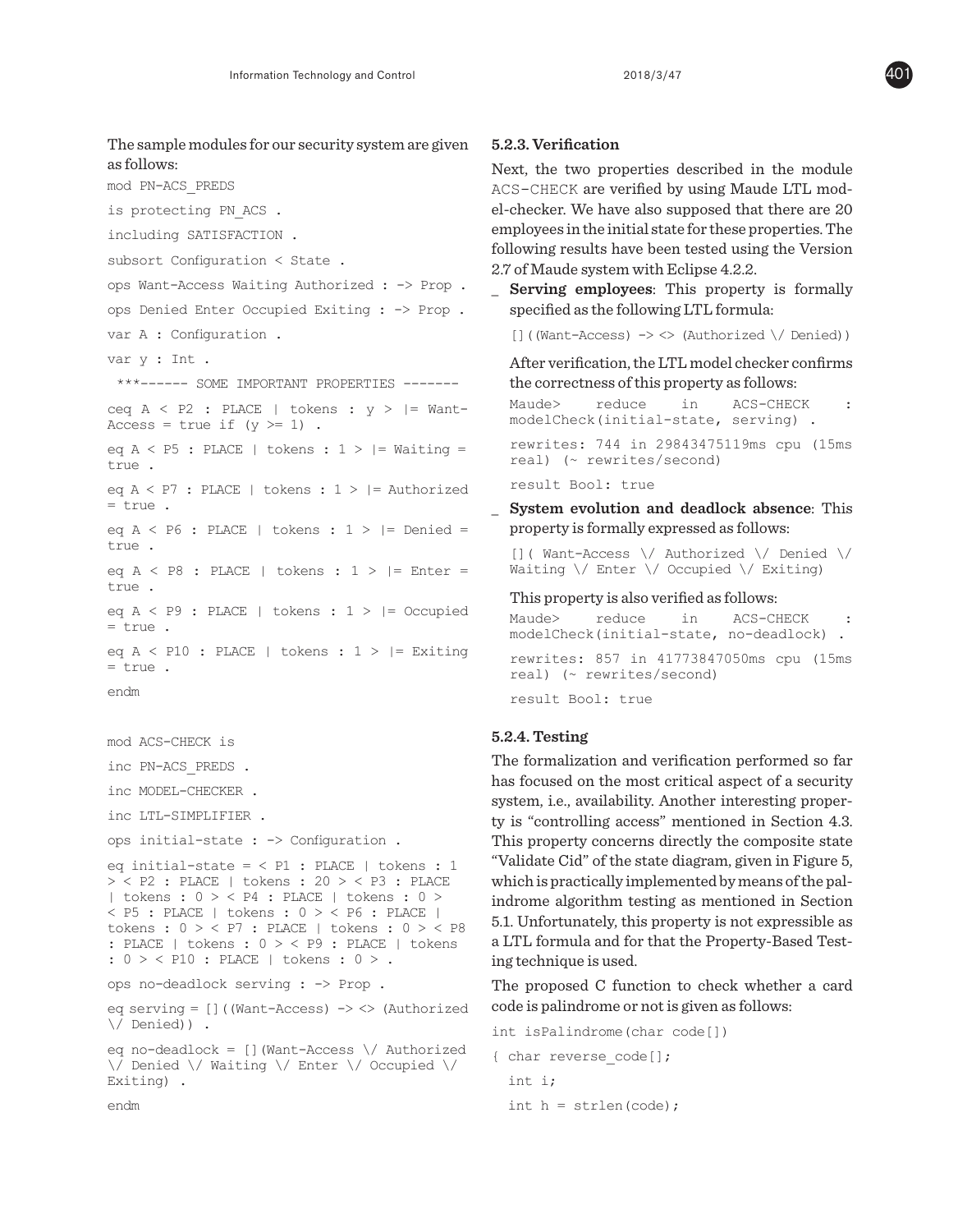```
 // inversing code string characters 
  for (i = h - 1; i > = 0; i--)\mathcal{A}reverse code[h - i - 1] = code[i]; }
  if (strcmp(code,reverse code) == 0)\mathcal{A} return 0; // code is palindrome
   }
   else
   {
     return 1; // code is not palindrome
   }
}
```
Formalizing this function is probably not worth the time and effort, but its property-based testing will provide much more confidence in its realization than mere unit testing. Therefore, the universally quantified expression that we use as a property is:

```
prop_priviledged_employee_algorithm() ->
?FORALL(P,maybe_palindrome(),sut:validate_
user(P) == is palindrome(P)).
```
where maybe palindrome/0 is an input generation function, sut: validate user/1 is the algorithm implementation to be tested, and is palindrome/1 is our oracle function.

```
maybe palindrome() \rightarrow oneof([palindrome(),
string()]).
palindrome() ->
  ?LET(Base, string(),
    ?LET(Middle, oneof([[], [char()]]),
      Base ++ Middle ++ lists:reverse(Base))).
string() \rightarrow list(char()).
is palindrome(S) \rightarrow S == lists:reverse(S).
```
In other words, we use the maybe palindrome/0 function to generate user identifications (i.e. strings, sometimes palindromes, sometimes just lists of characters) to test whether they are considered palindromes (and thus, are granted access) by the system implementation in the same way as our oracle (is\_ palindrome/1) does. The execution of such property using QuickCheck reassures us in that this is, indeed, the case:

```
>eqc:quickcheck(prop_priviledged_
employee()).
............................................
OK, passed 100 tests 
true
And the more time we can allocate to execute more 
tests, the greater the confidence level is:
>eqc:quickcheck(eqc:numtests(10000,palindrome
: prop_check_indices())).
.......................................(x10)
......................................(x100)
...........................................
OK, passed 10000 tests 
true
```
# 6. Discussion and Contributions

The software design process is often viewed as a sequence of phases that transforms a set of informal specifications into a detailed technical specification that can be used for the development. All the intermediate phases are characterized by a transformation from a more abstract description to a more detailed one until we have the final software product. Our approach for the development of software based systems contemplates the following phases of software development: modeling, specification, verification and testing. Note that it is not our intention to propose a methodological development lifecycle, but a systematic approach to systems analysis.

First, we start from an abstract description of the system using Petri nets that represents a well-suited theoretical model of concurrency — for both industry and academia — in which the temporal ordering and causal relationship between system components can easily be represented. However, basic Petri nets exhibit some known limitations [5, 29]. For instance, since the primary concern of Petri nets is behavior modeling and analysis [18], their most widely voiced criticism, is the lack of algebraic structuring primitives or modularity, which often leads to unstructured models and inadequate abstractions of real systems.

In addition, tokens circulating in Petri nets are undifferentiated entities and Petri nets describe only the control structure of the system without references to

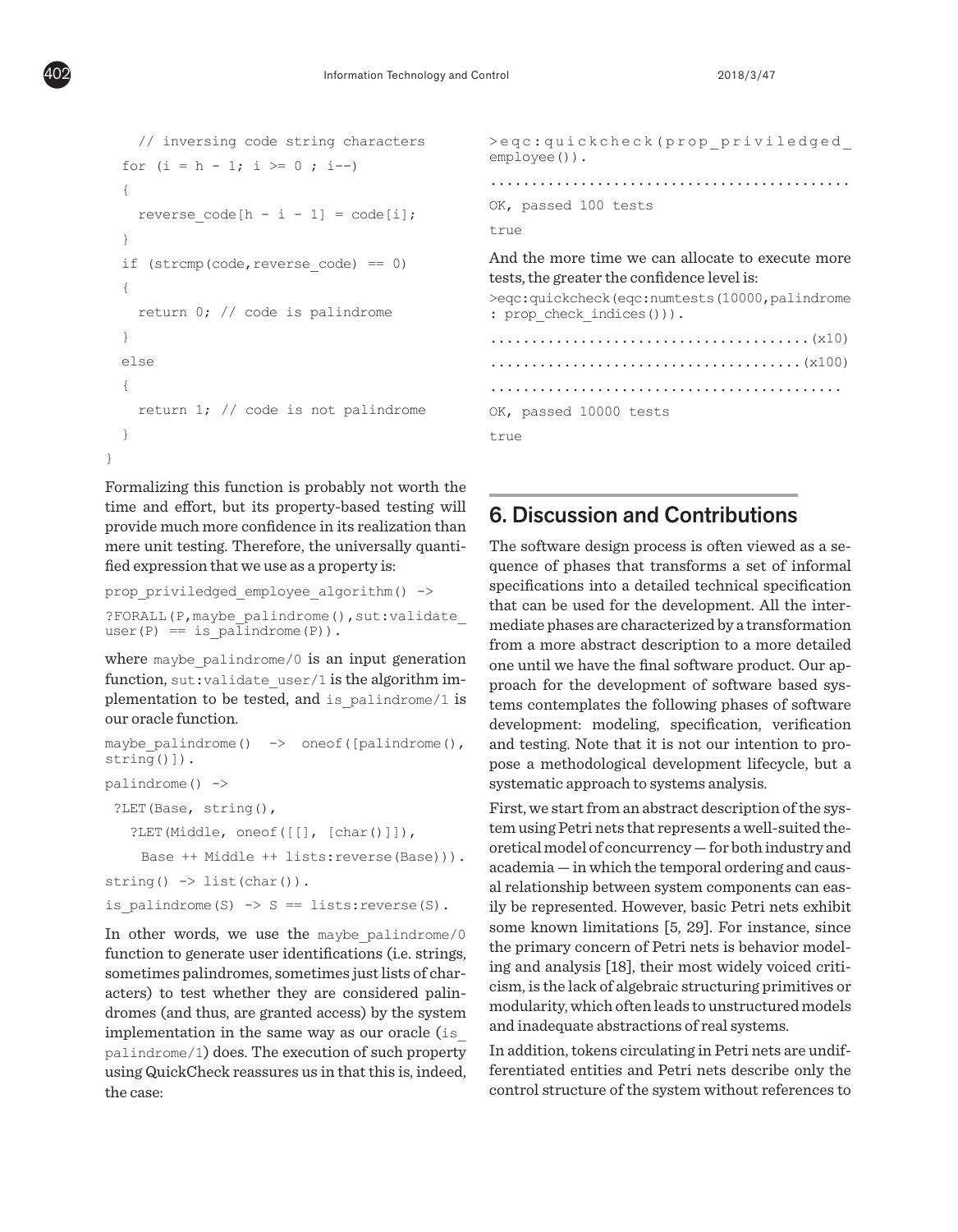its data structure. Another practical limitation concerns the number of reachable states that explodes especially when Petri nets contain a large number of tokens [17]. Moreover, a Petri nets cannot be used to express all kinds of behavior, acts and routing that are frequently encountered in real systems.

In order to cater for the above-mentioned issues, we advocate the use of Maude [16, 15] as a formal specification language based on rewriting logic [31] for describing Petri nets models of access control systems. This choice is also motivated by the expressiveness of rewriting logic, which is a unifying framework for specifying and analyzing a wide range of Petri nets [42]. In addition, its distinguishing features include the integration of the quasi-totality of OBJ3 features [23], such as parameterized programming, multiple inheritance, module instantiation, views, and a large set of programming techniques. Furthermore, the availability of an integrated rich tool set for the formal analysis, such as model checking [19] and Maude reachability tool in Maude; facilitates the overall analysis considerably.

Then, Model checking can be considered as one of the most successful and widely used verification techniques. However, it exhibits some shortcomings as well.

- **1** Model checking is generally deemed inadequate to analyze software of access control systems because of their dynamic nature and complexity, which often leads to the state-space explosion problem.
- **2** Model checking is used to automatically check whether a model meets a formal specification given by a temporal logic formula. However, certain properties of practical interest are not expressible in temporal logic.

In the proposed approach, these limitations can be somewhat overcome by the use of Maude LTLR model checker and Maude reachability-analysis tool. While the former supports on-the-fly explicit-state model checking of concurrent systems, the latter can be used to overcome the lack of expressiveness of the supported temporal logic when using LTLR model checker.

Besides the formal verification, we advocate the use

of Property-Based Testing [20] on the testing stage. Property-Based Testing is an automatic testing technique of the proposed code skeletons based on random generation of test sequences (i.e. test scenarios). Contrary to the classic testing, Property-Based Testing technique is used to test code skeletons or algorithms before implementation. Such generated tests attain a high degree from "*the whole control test coverage*" of the system implementation and, thus PBT techniques are found to be more effective in the detection of faults earlier in the life cycle of product development, allowing an efficient resource allocation and minimization of the system maintenance costs.

# 7. Conclusion

In this paper, we have proposed a hybrid approach for the formal development of software based systems. Therefore, a Petri net based model is prepared for the studied software based system with the corresponding rewriting logic specification. Then, the associated Maude model checker is used for the formal verification of such a Petri net model. At the last stage, property based testing technique is used to test the proposed system implementation before its realization.

The proposed approach permits us to check most of the important properties of such systems including, safety and liveness. Furthermore, some critical properties for access control system are not expressible with LTL formulas and thus, the integration of Property-Based Testing technique allows us to capture more informal conjectures about the source code and test such properties in the proposed implementation.

## **Acknowledgements**

This work would not have been possible without the financial support No: 034/PNE/ENS/Spain/13-14 received through the Algerian ministry of higher education and scientific research.

# **References**

1. Ammann, P. E., Black, P. E., Majurski, W. Using Model Checking to Generate Tests from Specifications. Proceedings Second International Conference on Formal Engineering Methods (Cat.No.98EX241), Bris-

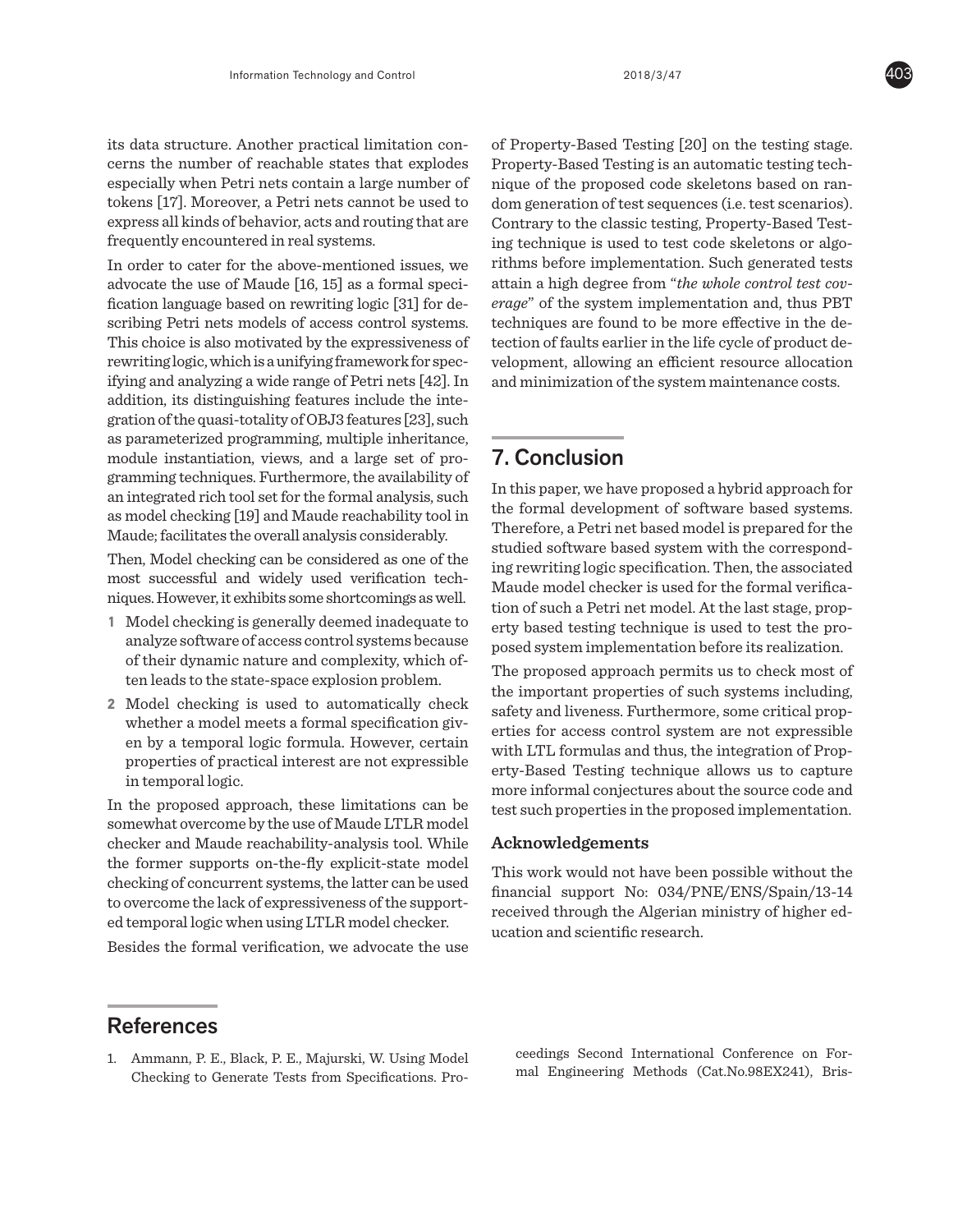bane, Queensland, Australia, 1998, 46-54. https://doi. org/10.1109/ICFEM.1998.730569

- 2. Ammar, B., Abdallah, K. Towards the Formal Specification and Verification of multi-Agent Based Systems. IJCSI, 2011, 8(4), 200-210.
- 3. Arts, T., Castro, L. M., Hughes, J. Testing Erlang Data Types with Quviq QuickCheck. 7th ACM SIGPLAN Workshop on ERLANG (Erlang'08), ACM, Victoria, BC, Canada, September 20-28, 2008, 1–8.
- 4. Bae, K., Meseguer, J. The Linear Temporal Logic of Rewriting Maude Model Checker. WRLA, Springer, 2010, 208-225.
- 5. Ballarini, P., Djafri, H., Duflot, M., Haddad, S., Pekergin, N. Petri Nets Compositional Modeling and Verification of Flexible Manufacturing Systems. 2011 IEEE Conference on Automation Science and Engineering (CASE), 2011, 588-593. https://doi.org/10.1109/ CASE.2011.6042488
- 6. Benantar, M. Access Control Systems: Security, Identity Management and Trust Models. Springer Science & Business Media, 2006.
- 7. Bernot, G., Gaudel, M.C., Marre, B. Software Testing Based on Formal Specifications: A Theory and a Tool. Software Engineering Journal, 1991, 6(6), 387-405. https://doi.org/10.1049/sej.1991.0040
- 8. Burton, S., York, H. Automated Testing from Z Specifications. Technical Report, Department of Computer Science, University of York, 2000.
- 9. Castro, L. M. Advanced Management of Data Integrity: Property-Based Testing for Business Rules. Journal of Intelligent Information Systems, 2015, 44(3), 355-380. https://doi.org/10.1007/s10844-014-0335-2
- 10. Castro, L. M., Arts, T. Testing Data Consistency of Data-Intensive Applications Using QuickCheck. 10th Spanish Conference on Programming and Languages (PROLE'10), Valencia, Spain, September 8- 10, 2010. Revised Selected Papers, Electronic Notes in Theoretical Computer Science, Elsevier Science Publishers, Amsterdam, the Netherlands, 2011, 271, 41–62. https:// doi.org/10.1016/j.entcs.2011.02.010
- 11. Castro, L. M., Francisco, M. A., Gulías, V. M. Testing Integration of Applications with QuickCheck. International Conference on Computer Aided Systems Theory, 2009.
- 12. Chow, T. S. Testing Software Design Modeled by Finite-State Machines. IEEE Transactions on Software Engineering, 1978, SE-4(3), 178-187. https://doi. org/10.1109/TSE.1978.231496
- 13. Clarke, E. M., Emerson, E. A. Design and Synthesis of Synchronization Skeletons Using Branching Time Temporal Logic. Springer, 1982. https://doi. org/10.1007/BFb0025774
- 14. Clavel, M., Durán, F., Eker, S., Lincoln, P., Martı-Oliet, N., Meseguer, J., Quesada, J. A Maude Tutorial. Computer Science Laboratory, SRI International, 2000.
- 15. Clavel, M., Durán, F., Eker, S., Lincoln, P., Martı-Oliet, N., Meseguer, J., Quesada, J. F. Maude: Specification and Programming in Rewriting Logic. Theoretical Computer Science, 2002, 285(2), 187-24. https://doi. org/10.1016/S0304-3975(01)00359-0
- 16. Clavel, M., Durán, F., Eker, S., Lincoln, P., Martí-Oliet, N., Meseguer, J., Talcott, C. All About Maude – A High-Performance Logical Framework: How to Specify, Program and Verify Systems in Rewriting Logic. Springer-Verlag, 2007.
- 17. David, R., Alla, H. On Hybrid Petri Nets. Discrete Event Dynamic Systems, 2001, 11(1-2), 9-40. https://doi. org/10.1023/A:1008330914786
- 18. Deng, Y., Lu, S., Evangelist, M. A Formal Approach for Architectural Modeling and Prototyping of Distributed Real-Time Systems. System Sciences, 1997, 1, 481-490. https://doi.org/10.1109/HICSS.1997.667304
- 19. Eker, S., Meseguer, J., Sridharanarayanan, A. The Maude LTL Model Checker. Electronic Notes in Theoretical Computer Science, 2004, 71, 162-187. https://doi. org/10.1016/S1571-0661(05)82534-4
- 20. Fink, G., Bishop, M. Property-Based Testing: A New Approach to Testing for Assurance. ACM SIGSOFT Software Engineering Notes, 1997, 22(4), 74-80. https://doi. org/10.1145/263244.263267
- 21. Fink, G., Levitt, K. Property-Based Testing of Privileged Programs. Proceedings 10th Annual Computer Security Applications Conference, 1994, 154-163. https://doi. org/10.1109/CSAC.1994.367311
- 22. Gargantini, A., Heitmeyer, C. Using Model Checking to Generate Tests from Requirements Specifications. ACM SIGSOFT Software Engineering Notes, Springer-Verlag, 1999, 24, 146-162. https://doi. org/10.1145/318774.318939
- 23. Goguen, J., Kirchner, C., Kirchner, H., Mégrelis, A., Meseguer, J., Winkler, T. An Introduction to OBJ 3. International Workshop on Conditional Term Rewriting Systems, Springer, 1987, 258-263.
- 24. Grumberg, O., Veith, H. 25 Years of Model Checking: History, Achievements, Perspectives. Springer, 2008, 5000. https://doi.org/10.1007/978-3-540-69850-0